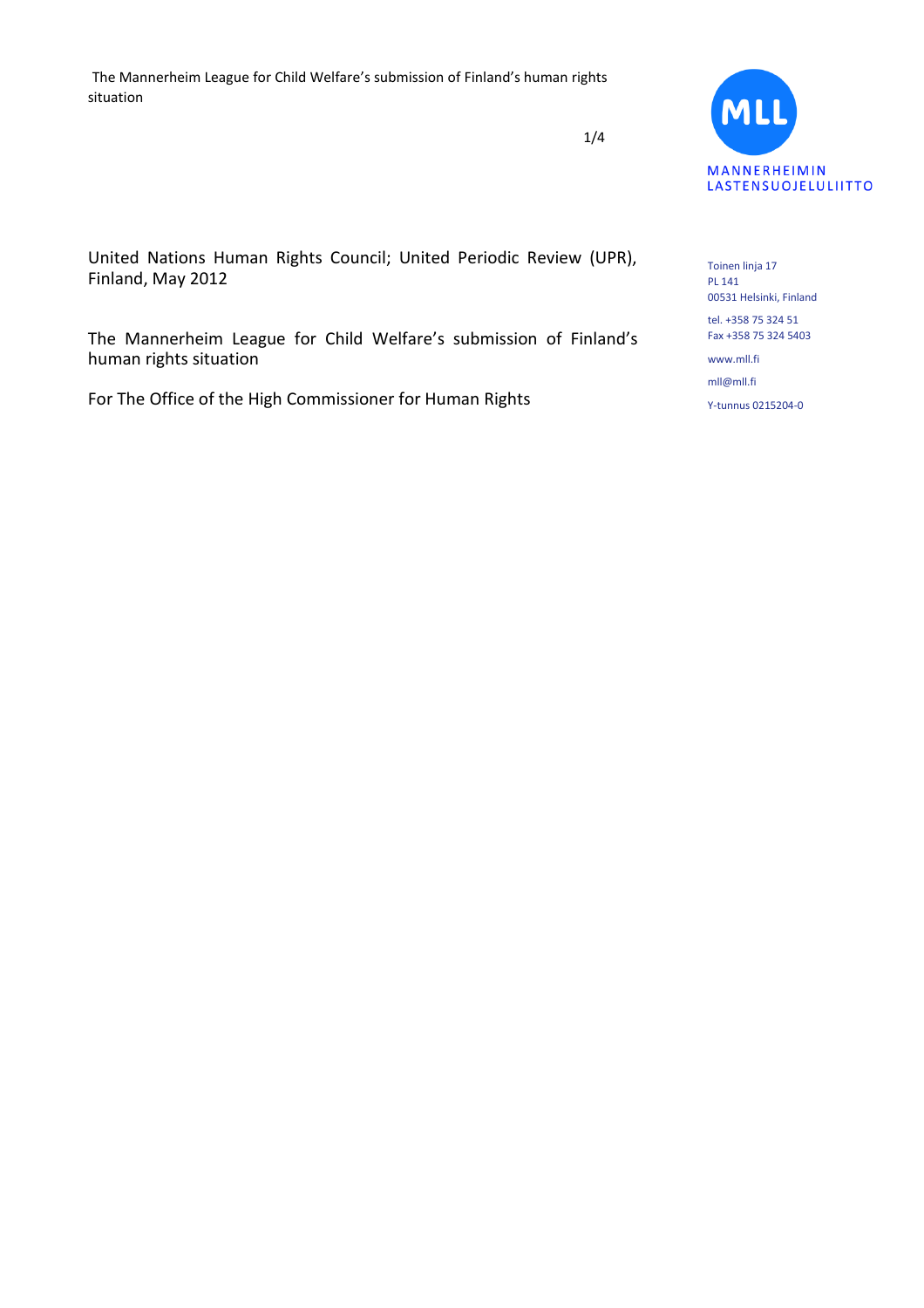2/4

The Mannerheim League is a 1920 founded NGO and its membership is open to everyone. It promotes the wellbeing of children and of families with children, increases respect for childhood and seeks to make it more visible, and sees that children's views are taken into account in public decision-making. The league communicates with the Parliament, ministries, the Ombudsman for children, trade unions and other interest groups and NGO's. The Mannerheim League is the largest child welfare organization in Finland. It has 92 000 members and 567 local associations throughout the country. The work of these local associations is supported by the League's 13 district organizations. The league aims to ensure that, children are equal members of society, every child enjoys good and happy surroundings, parenting and education are respected and supported and volunteer work, helping, caring and joint responsibility increase.

## **Mannerheim League for Child Welfare would like to comment Finland's human rights situation in children's point of view as follows:**

MLL states that the general principle of protecting the best interest of the child should be taken in consideration in all legislation, judicial decisions and acts of social services that concern children, youth and families.

At the end of 2010 there were 1 084 296 children (age 0-17) in Finland. It is 20,2 % of population(5 375 276) (Source: Statistics Finland). Most of the children in Finland are doing well in many ways. However the wellbeing of children is polarized. Problems are accumulating to some children while others are doing well. For some children multiple problems and simultaneous difficulties are characteristic.

Declining economic situation has diminished the resources for providing preventive services. This has happened for example in child welfare clinics or early intervention. This increases the need for special services. The real value of the home care subsidy and child benefit is lower than in year 1995. Too large groups in schools and in day-care centers are also a risk for children's wellbeing.

There is also a reason for concern over the fact that consultation and support services for minors are not equally distributed in different parts of Finland. There is inequality in providing services for different sections of the population and among different municipalities. The insufficient resources for families with children and the lack of equality in the allocation of those resources among municipalities are due to the weak state control system. In Finland the municipalities make independent decisions on the sourcing of the services.



Toinen linja 17 PL 141 00531 Helsinki, Finland

tel. +358 75 324 51 Fax +358 75 324 5403

www.mll.fi mll@mll.fi Y-tunnus 0215204-0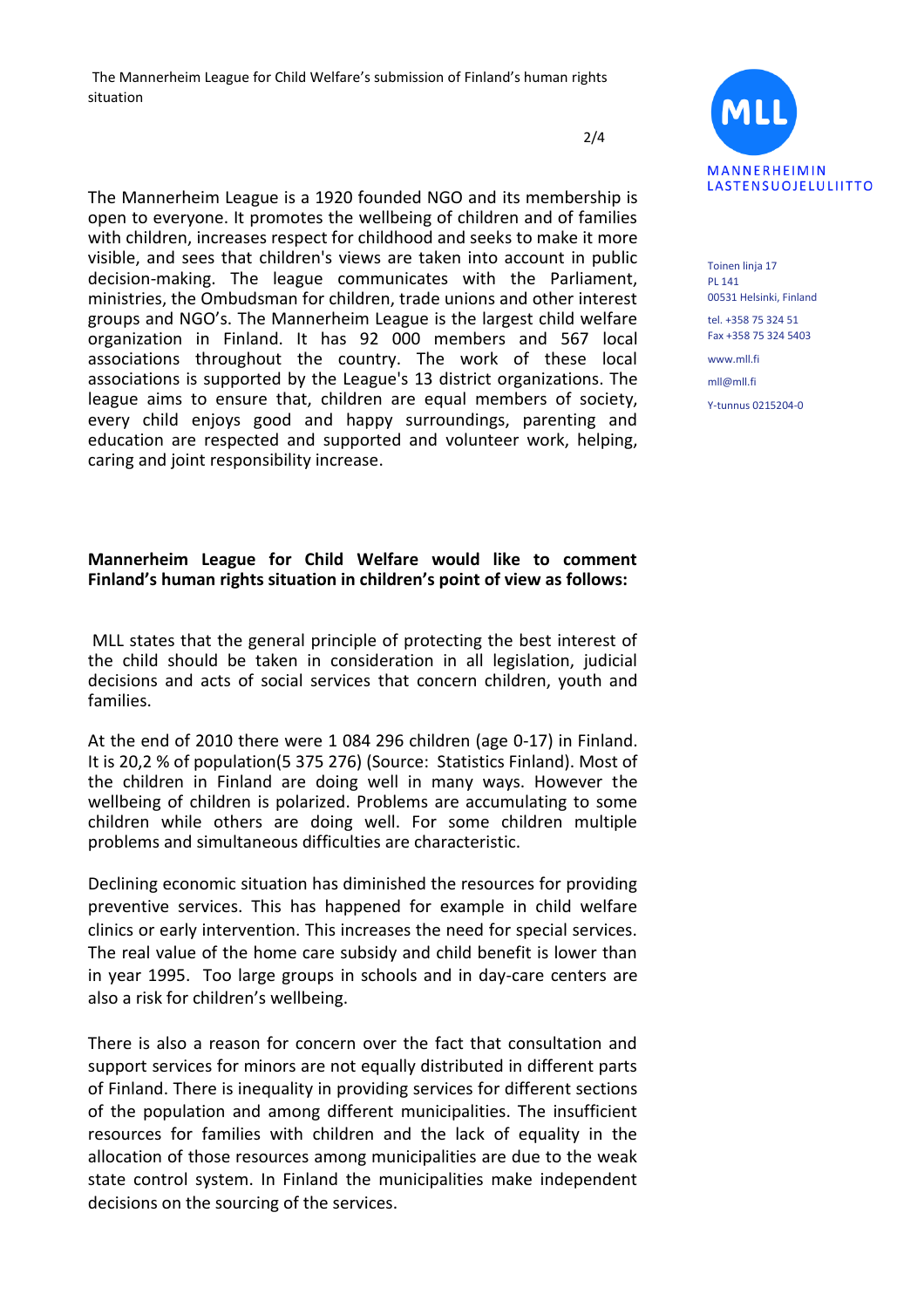3/4

Children tend to be at risk particularly during transition periods, such as moving from basic education to upper secondary. The unemployment figures of the young have grown in recent years. In 2008 there were 57 800 young (age 15-29) who were not in working life, studying, military service or even unemployed job applicants. In order to prevent social exclusion, the young unemployed should be offered diversified forms of support and training opportunities. Outreach youth work needs increased resources because through this activity it is possible to reach the young not actively seeking support.

Child poverty has grown from 4 % in 1995 to 13 % from until now, and the child poverty rate has remained stable for the last few years. Children aged 0-6, children from single-parent homes, and children from families with more than 3 children are at higher risk for belonging to a low-income household. Until now, the government has not had any special program for reducing child poverty, However some concrete actions have been undertaken. Reducing child poverty and social exclusion should be a key concern for policy making in Finland.

One flaw in Finnish legislation is that it is not compulsory to arrange basic education for asylum seeking or refugee children that are not constantly living in the municipality. Law should be immediately amended in order to provide equal right and access to basic education for every child living in Finland. Overall, specific attention should be made to make sure those children representing different ethnic backgrounds or with special needs are treated with equality in terms of school, health care and services.

Children and youth should be protected against the negative effects of the widespread alcohol use and misuse in Finland. Finland needs to strengthen the regulation of marketing alcohol especially to protect young people, and to undertake actions for reducing alcohol consumption and change harmful drinking habits.

Governments periodic Policy Programme on the wellbeing of children, youth and families (2007 – 2011) organized and co-ordinated the cooperation between different administrative sectors. Aims of The Programme were increasing awareness of the UN Convention of the Rights of the Child, developing indicators for the evaluation of children's wellbeing and to improving the services offered to families. It is important to make sure that the co-operation between the different administrative sectors continues.

According to Prime Minister Jyrki Katainen's cabinet (2011-) programme government will reduce disparity in income, wellbeing and health. In addition to this the government will confirm and reform the basic services. These aims are encouraging. However, the real effects of these actions remain to be seen.



Toinen linja 17 PL 141 00531 Helsinki, Finland

tel. +358 75 324 51 Fax +358 75 324 5403

www.mll.fi mll@mll.fi Y-tunnus 0215204-0